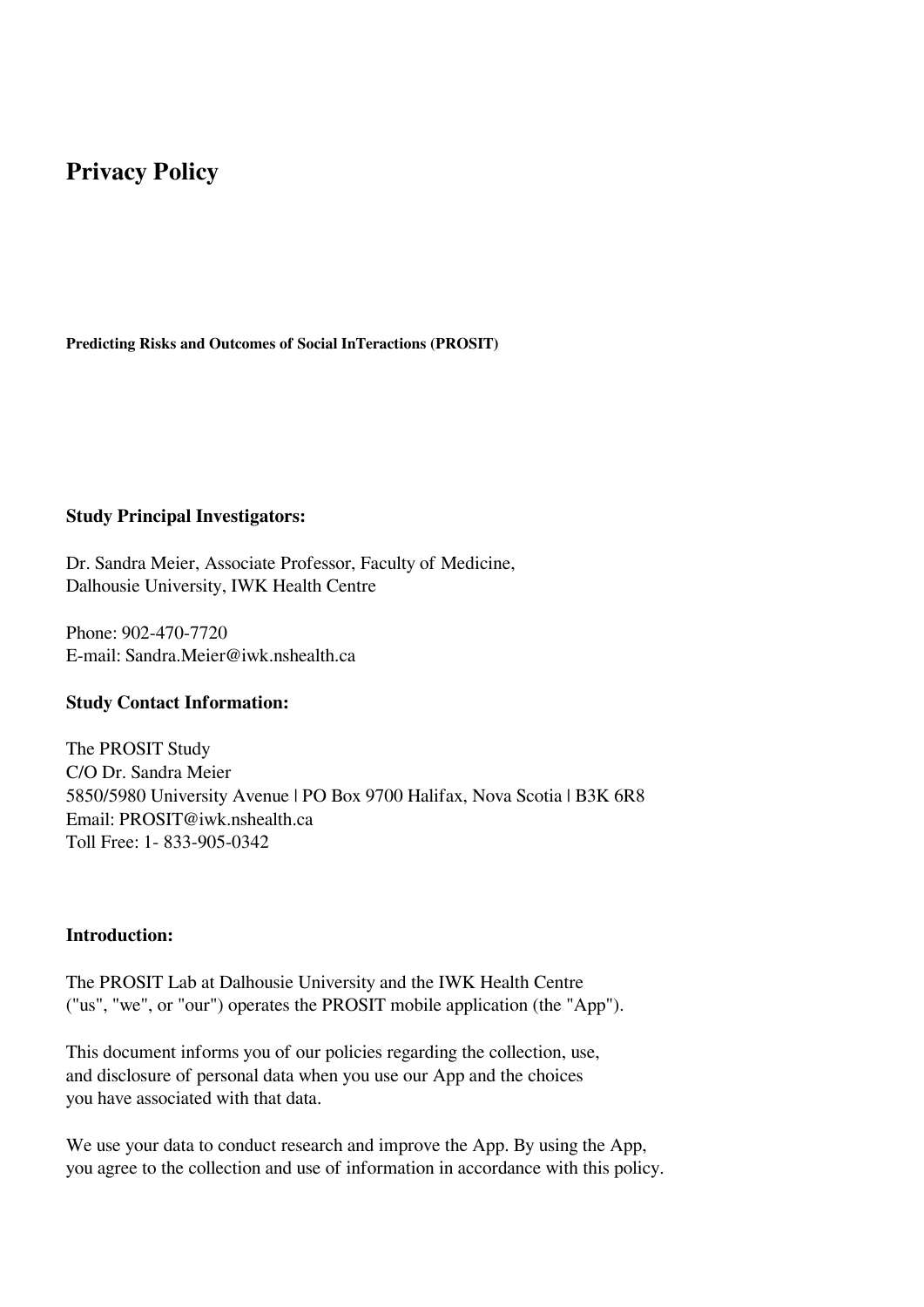# **Information Collection and Use:**

We collect several different types of information for various purposes to provide and improve our App to you.

We make a significant effort to protect your identity. Easily identifiable information such as names will not be collected and each study participant will receive a de-identified ID. Personally identifiable information may include, but is not limited to:

Data generated by the sensors and interactions on your device Usage Data

When you access the App by or through a mobile device, we may collect certain information automatically, including, but not limited to, the type of mobile device you use, your mobile device unique ID, the IP address of your mobile device, your mobile operating system, unique device identifiers and other diagnostic data ("Usage Data").

# **Device Generated Data:**

When using the App to its full capabilities, we will collect several types of data from your device in the background. The App can only collect data that is already measured and logged by the device. The App does not change or extend the functional capabilities of your device. The types of data generated by the sensors and interaction on your device collected by the App include, but is not limited to, the following:

Geolocation. The App will collect the location data from your device.

Brightness: The App will collect information on the light intensity from your device.

Device Usage Patterns. We will also collect other aspects of mobile device usage depending on what your device collects. Including but not limited to applications used, application usage time, notifications, pick-ups, and motion-sensing data. We will collect the frequency and duration of each application used, as well as the total time that your screen is on.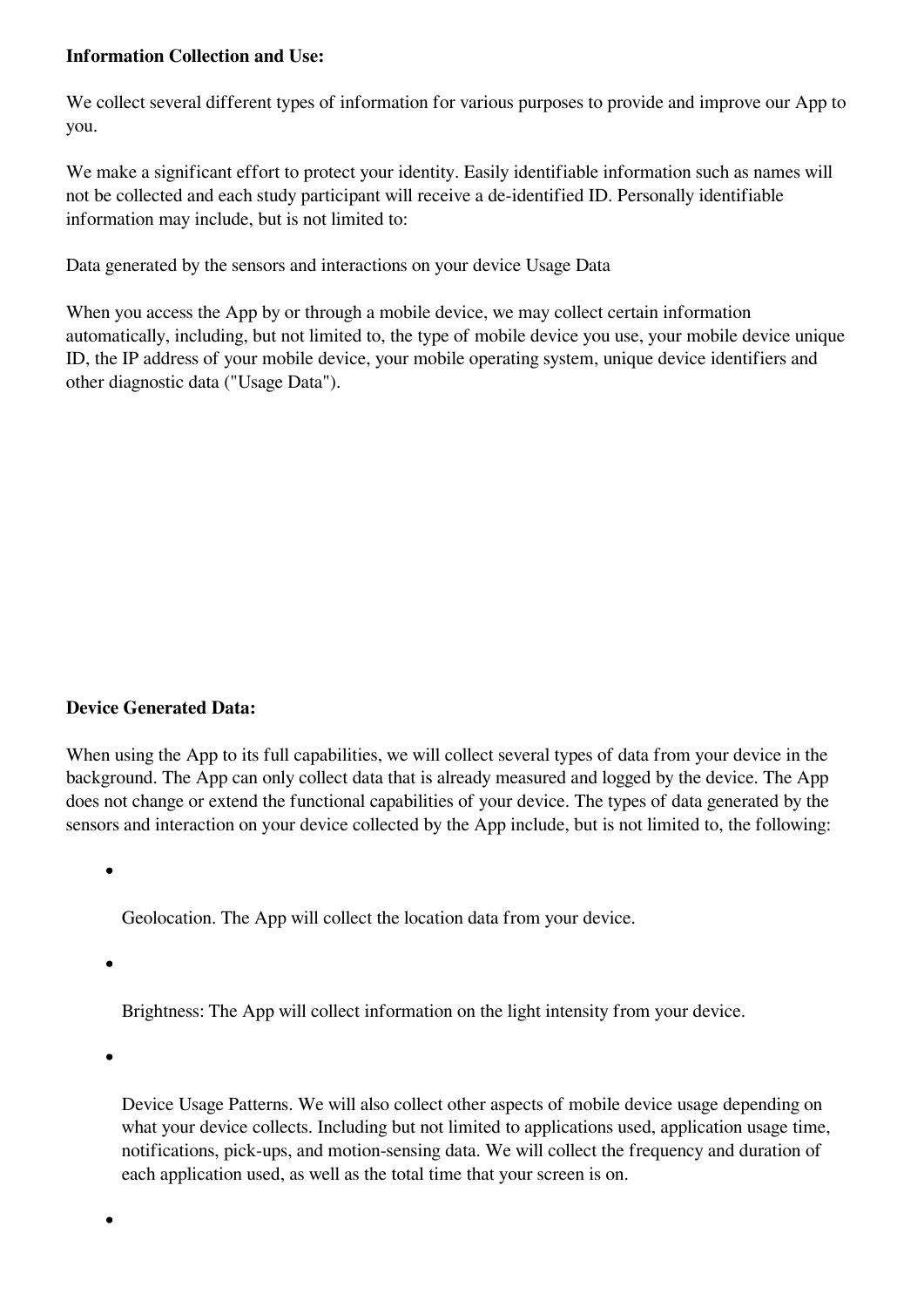Speech samples. The App includes an active speech sample. We will ask you to record your speech for 90 seconds. You will be able to listen to your recording before uploading it to our servers. Only during these 90 seconds, we will record your speech. We will not record your speech during your calls or any other time point.

The PROSIT Lab uses the collected data for various purposes:

- To provide and maintain the App
- 

To allow you to participate in interactive features of our App when you choose to do so

To provide customer care and support

To provide analysis or valuable information so that we can improve the App

To monitor the usage of the App

To detect, prevent and address technical issues

To ultimately improve mental health care

# **Collection of Data:**

When you install the App and register, by default data is collected and stored only on your device. Transfer of data will only occur as long as you are part of a participating study associated with the App and have completed informed consent.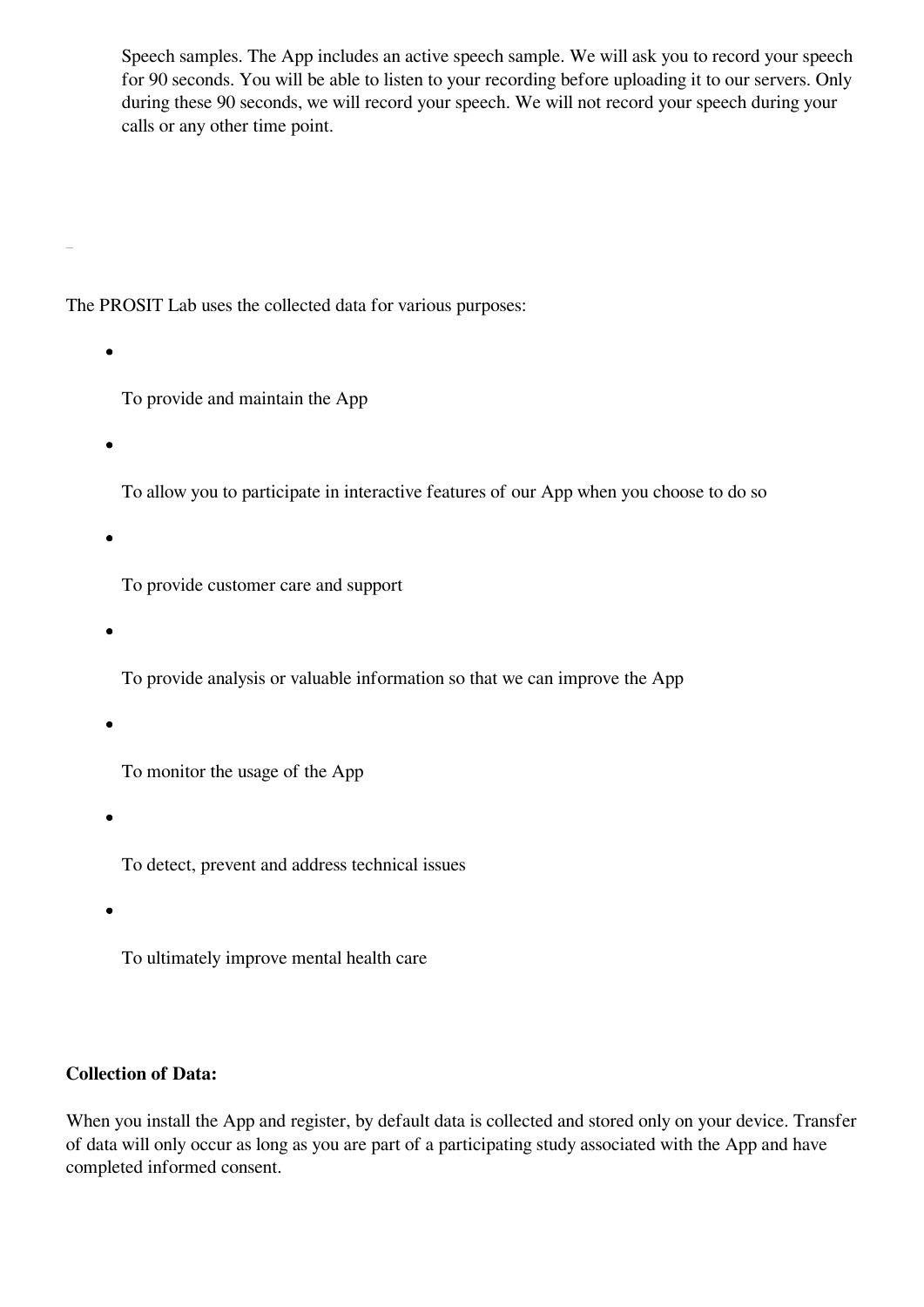## **Transfer of Data:**

Your information will not be transferred outside of your country.

PROSIT will take all steps reasonably necessary to ensure that your data is treated securely and in accordance with this Privacy Policy and no transfer of your Personal Data will take place.

### **Disclosure of Data:**

Access to the raw data is limited to specific persons at Dalhousie University and IWK Health Centre. Data collected from you while participating in our studies may eventually be shared with other researchers for scientific purposes only; however, this data will not contain identifying information that would allow others to easily associate the data with you. If a researcher needs access to any identity data they must first obtain ethics approval from their institution as well as meeting stringent requirements. When the results of this research are published or presented in any public forum, absolutely no information will be included that might reveal your identity.

# **Security of Data:**

The security of your data is important to us, but remember that no method of transmission over the Internet, or method of electronic storage is 100% secure. All data collected by the App is governed by a University Institutional Review Board (research ethics committee) who have responsibility for oversight of the ethical management of your data.

#### **Removal of Data:**

If you at any time wish to remove your Personal Data collected through the use of the App, we can facilitate the removal of said data from our servers if contacted directly.

#### **Changes to this Privacy Policy:**

We may update our Privacy Policy from time to time. We will notify you of any changes by posting the new Privacy Policy on this page.